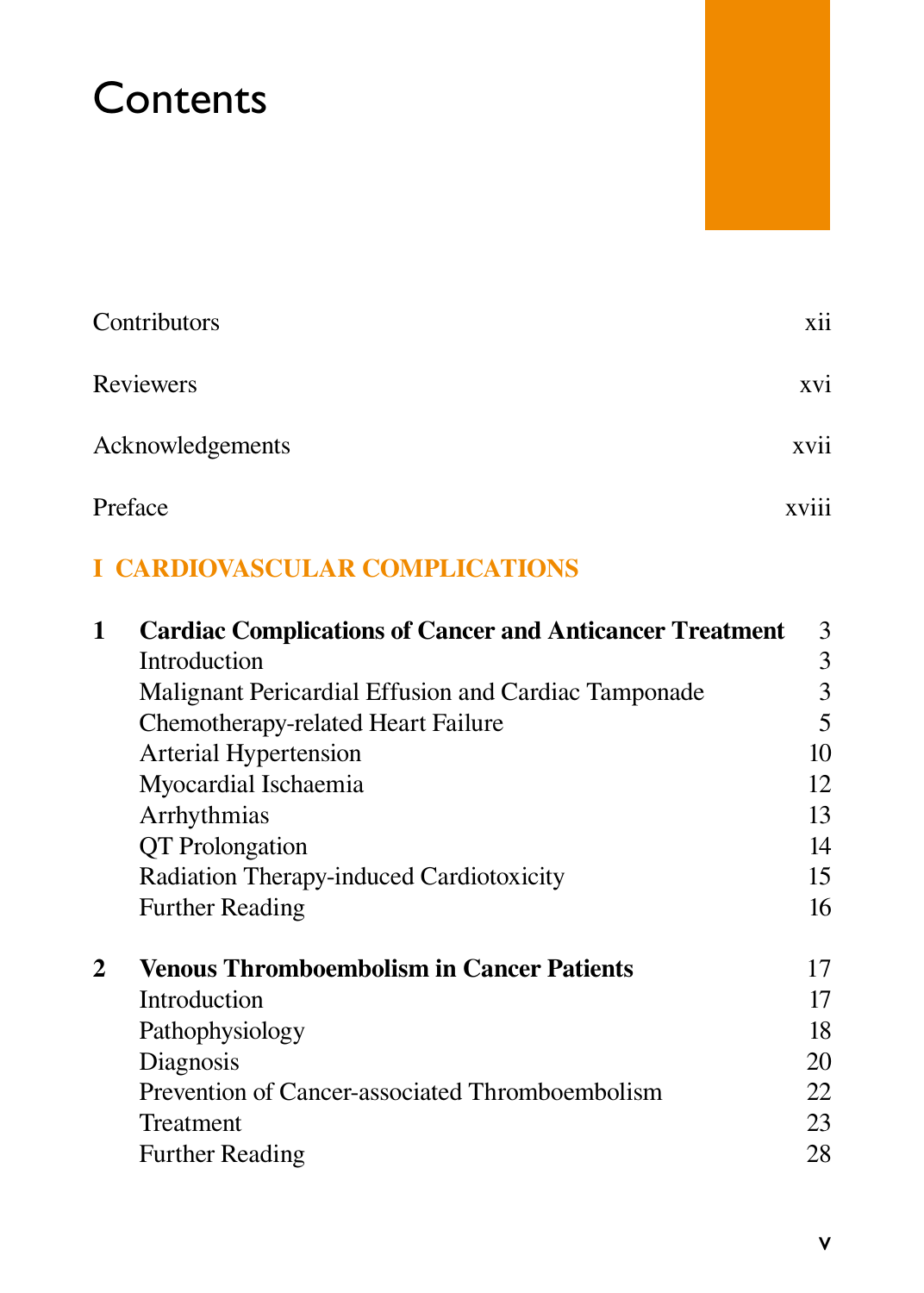| 3                       | <b>Superior Vena Cava Syndrome</b>               | 30       |
|-------------------------|--------------------------------------------------|----------|
|                         | Introduction                                     | 30       |
|                         | Physiology of SVC Obstruction (SVCO)             | 30<br>31 |
|                         | Aetiology                                        | 32       |
|                         | Investigations                                   |          |
|                         | Treatment                                        | 34       |
|                         | Summary                                          | 38       |
|                         | <b>Further Reading</b>                           | 38       |
| $\overline{\mathbf{4}}$ | <b>Complications of Central Venous Devices</b>   | 39       |
|                         | Introduction                                     | 39       |
|                         | <b>Intravascular Catheter-related Infections</b> | 39       |
|                         | Catheter-related Thrombosis                      | 45       |
|                         | <b>Catheter Malfunction</b>                      | 47       |
|                         | <b>Further Reading</b>                           | 47       |
| 5                       | <b>Septic Shock</b>                              | 49       |
|                         | Definition                                       | 49       |
|                         | Management of Septic Shock                       | 49       |
|                         | Antimicrobial Therapy                            | 51       |
|                         | Treatment of Cardiovascular Insufficiency        | 53       |
|                         | Oxygen Support                                   | 54       |
|                         | Nutrition                                        | 55       |
|                         | Hyperglycaemia                                   | 55       |
|                         | <b>Treatment with Corticosteroids</b>            | 55       |
|                         | Treatment with Coagulation Inhibitors            | 55       |
|                         | Cytokines and Haematopoietic Growth Factors      | 56       |
|                         | <b>Transfusion Management in Sepsis</b>          | 56       |
|                         | <b>Further Reading</b>                           | 56       |
| 6                       | <b>Extravasation of Chemotherapy</b>             | 58       |
|                         | Introduction                                     | 58       |
|                         | Differential Diagnosis and Grading               | 58       |
|                         | Epidemiology                                     | 59       |
|                         | Risk Factors - Intravenous Infusion              | 59       |
|                         | Management                                       | 63       |
|                         |                                                  |          |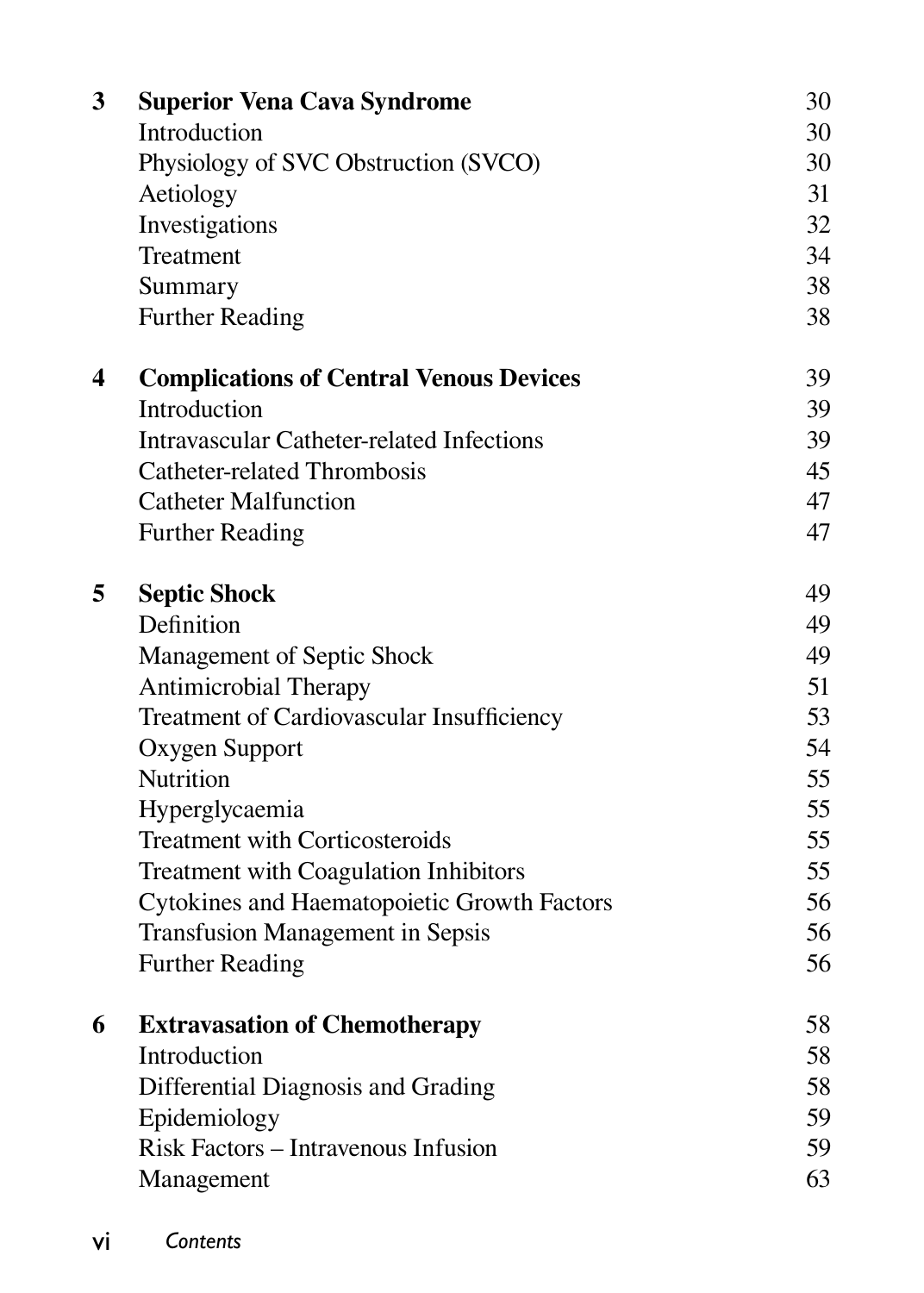| Documentation and Follow-up | 66 |
|-----------------------------|----|
| <b>Further Reading</b>      | 68 |

#### **II NEUROLOGICAL COMPLICATIONS**

| 7 | <b>Spinal Cord Compression</b>                     | 71 |
|---|----------------------------------------------------|----|
|   | Introduction                                       | 71 |
|   | <b>Clinical Manifestations</b>                     | 72 |
|   | Evaluation of SCC                                  | 72 |
|   | Differential Diagnosis                             | 72 |
|   | Management                                         | 73 |
|   | <b>Further Reading</b>                             | 76 |
| 8 | <b>Complications of Brain Metastases</b>           | 77 |
|   | Introduction                                       | 77 |
|   | Evaluation and Treatment of Brain Metastases       | 77 |
|   | <b>Important Complications of Brain Metastases</b> | 78 |
|   | Leptomeningeal Carcinomatosis                      | 81 |
|   | <b>Future Strategies</b>                           | 81 |

### **III RENAL AND UROLOGICAL COMPLICATIONS**

| q | <b>Renal Failure and Urological Emergencies in Cancer Patients</b> 85 |    |
|---|-----------------------------------------------------------------------|----|
|   | Introduction                                                          | 85 |
|   | Urological Emergencies                                                | 85 |
|   | <b>Acute Renal Failure</b>                                            | 88 |
|   | <b>Further Reading</b>                                                | 90 |

Further Reading 82

## **IV METABOLIC COMPLICATIONS**

| 95 |
|----|
| 95 |
| 96 |
| 97 |
|    |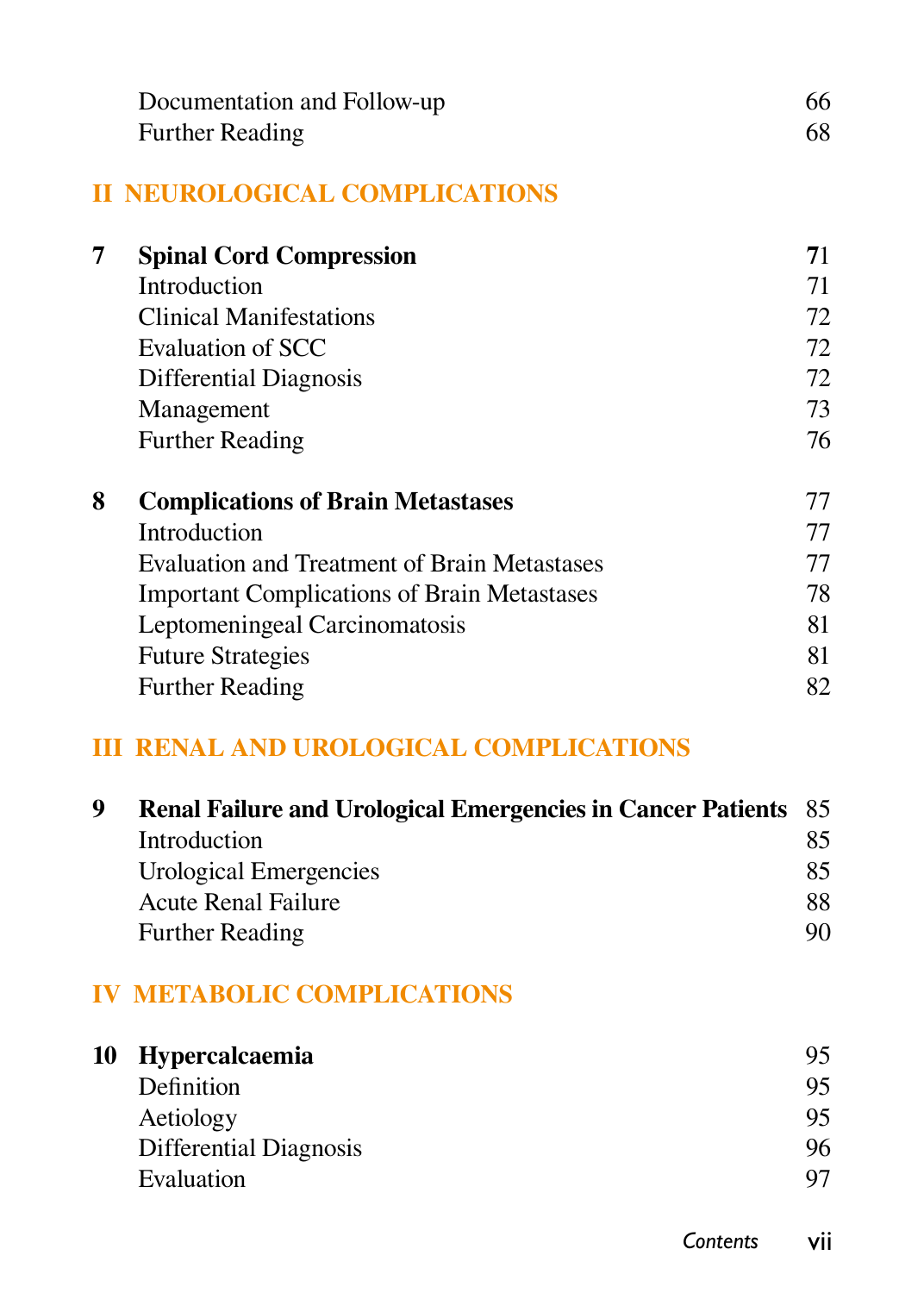|    | Treatment                                          | 98  |
|----|----------------------------------------------------|-----|
|    | <b>Further Reading</b>                             | 101 |
| 11 | <b>Tumour Lysis Syndrome</b>                       | 103 |
|    | Introduction                                       | 103 |
|    | Signs and Symptoms                                 | 105 |
|    | <b>Risk Stratification</b>                         | 105 |
|    | Prevention                                         | 107 |
|    | Treatment                                          | 111 |
|    | <b>Further Reading</b>                             | 112 |
| 12 | <b>Other Endocrine and Metabolic Complications</b> |     |
|    | of Advanced Cancer                                 | 114 |
|    | Hyponatraemia and the Syndrome of Inappropriate    |     |
|    | Antidiuretic Hormone Secretion (SIADH)             | 114 |
|    | Lactic Acidosis                                    | 119 |
|    | Hypoglycaemia                                      | 120 |
|    | <b>Complication of Forced Diuresis</b>             | 121 |
|    | <b>Further Reading</b>                             | 122 |
|    | <b>V RESPIRATORY COMPLICATIONS</b>                 |     |
| 13 | <b>Dyspnoea and Respiratory Failure</b>            | 125 |
|    | Introduction                                       | 125 |
|    | Aetiology                                          | 126 |
|    | Evaluation                                         | 127 |
|    | Anamnesis of Dyspnoea                              | 127 |
|    | <b>Clinical Examination</b>                        | 129 |
|    | Complementary Investigations                       | 130 |
|    | <b>Evaluation of Tolerance</b>                     | 130 |
|    | Management of Dyspnoea                             | 131 |
|    | <b>Further Reading</b>                             | 134 |
| 14 | <b>Pulmonary Infections in Cancer</b>              | 136 |
|    | Introduction                                       | 136 |
|    | Aetiology                                          | 136 |
|    |                                                    |     |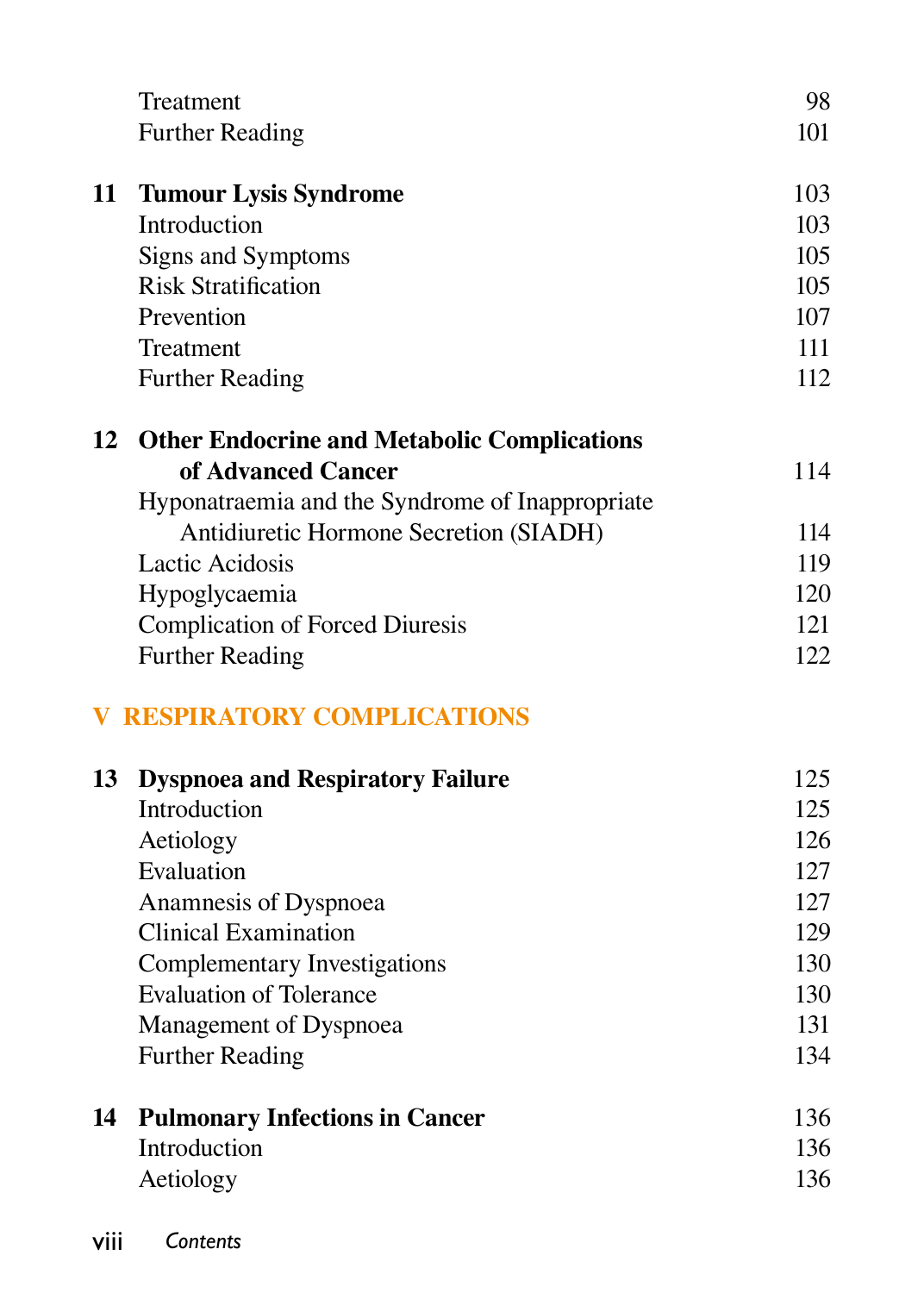|    | <b>Clinical Manifestations and Presentations</b><br>Diagnosis<br>Treatment<br>Conclusions<br><b>Further Reading</b> | 137<br>139<br>140<br>142<br>143 |
|----|---------------------------------------------------------------------------------------------------------------------|---------------------------------|
| 15 | <b>Haemoptysis and Intractable Hiccups</b>                                                                          | 144                             |
|    | Haemoptysis                                                                                                         | 144<br>148                      |
|    | Persistent and Intractable Hiccups<br><b>Further Reading</b>                                                        | 152                             |
|    | VI GASTROINTESTINAL COMPLICATIONS                                                                                   |                                 |
| 16 | <b>Nausea and Vomiting</b>                                                                                          | 157                             |
|    | Introduction                                                                                                        | 157                             |
|    | Aetiology                                                                                                           | 158                             |
|    | Pathophysiology                                                                                                     | 160                             |
|    | <b>Risk factors</b>                                                                                                 | 160                             |
|    | <b>Obstructive Bowel Disease</b>                                                                                    | 161                             |
|    | Treatment                                                                                                           | 161                             |
|    | <b>Further Reading</b>                                                                                              | 163                             |
| 17 | <b>Mucositis</b>                                                                                                    | 164                             |
|    | Definition                                                                                                          | 164                             |
|    | <b>Technical Procedures Involved</b>                                                                                | 165                             |
|    | Description of the Processes Involved in Their                                                                      |                                 |
|    | <b>Essential/Critical Steps</b>                                                                                     | 166                             |
|    | Management of OM                                                                                                    | 167                             |
|    | <b>Potential Future Developments</b>                                                                                | 170                             |
|    | <b>Further Reading</b>                                                                                              | 171                             |
| 18 | <b>Diarrhoea</b>                                                                                                    | 172                             |
|    | Introduction                                                                                                        | 172                             |
|    | Oncological Therapies Associated with Diarrhoea                                                                     | 173                             |
|    | Other Causes of Diarrhoea in Cancer Patients                                                                        | 177                             |
|    | <b>Patient Assessment</b>                                                                                           | 178                             |
|    |                                                                                                                     |                                 |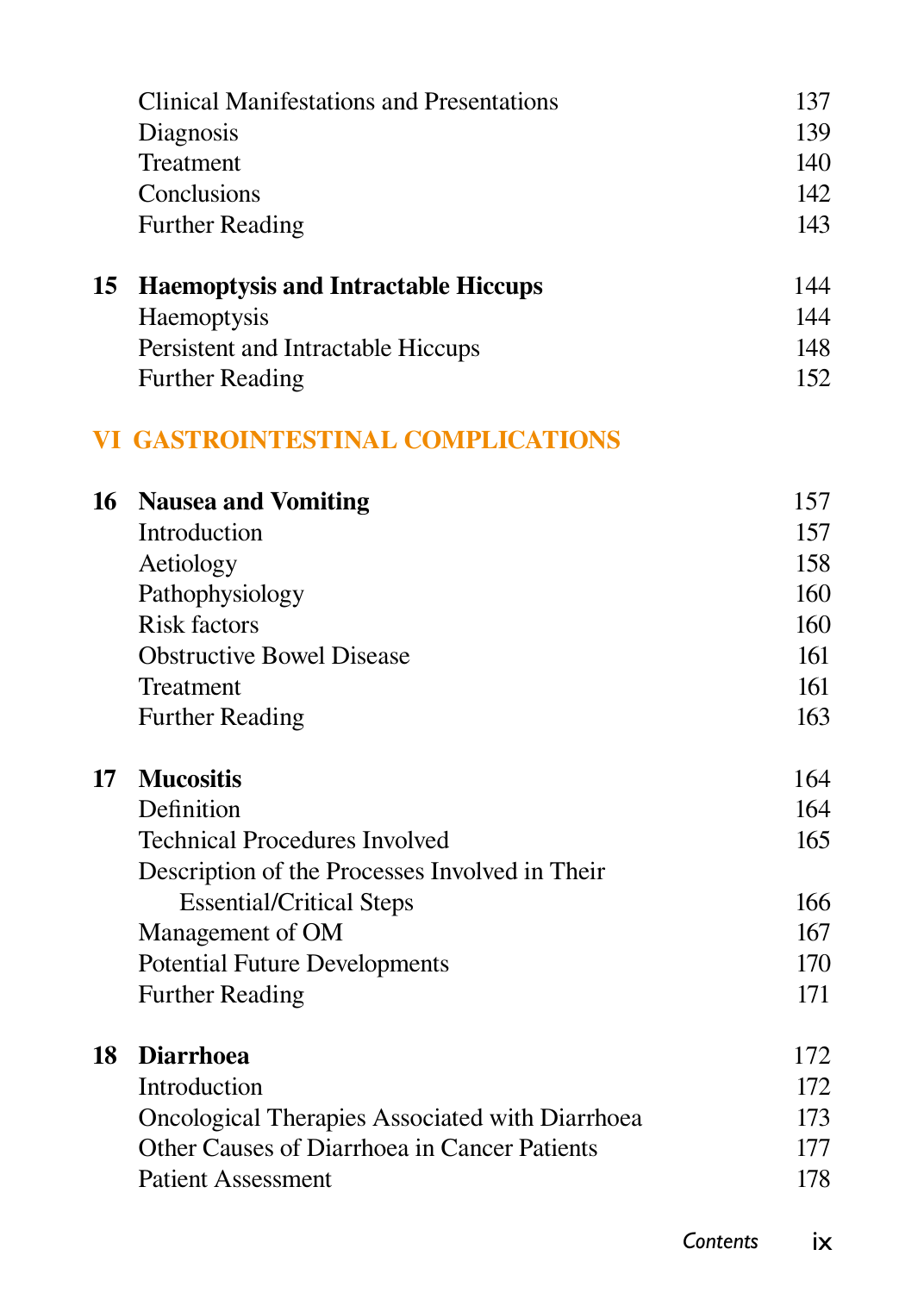|    | Management and Treatment                                    | 179 |
|----|-------------------------------------------------------------|-----|
|    | Conclusions                                                 | 181 |
|    | <b>Further Reading</b>                                      | 181 |
| 19 | <b>Abdominal Infections in Neutropaenic Patients</b>        | 183 |
|    | Introduction                                                | 183 |
|    | Definitions                                                 | 184 |
|    | <b>Risk Factors</b>                                         | 185 |
|    | Pathophysiology                                             | 186 |
|    | <b>Clinical Manifestations</b>                              | 187 |
|    | Diagnosis                                                   | 188 |
|    | Management                                                  | 191 |
|    | Conclusion                                                  | 193 |
|    | <b>Further Reading</b>                                      | 193 |
|    | <b>VII IMMUNE-HAEMATOLOGICAL EMERGENCIES</b>                |     |
| 20 | Anaemia in Cancer                                           | 197 |
|    | Introduction                                                | 197 |
|    | Aetiology                                                   | 197 |
|    | Evaluation                                                  | 198 |
|    | Treatment                                                   | 201 |
|    | Iron Supplementation                                        | 206 |
|    | Conclusion                                                  | 206 |
|    | <b>Further Reading</b>                                      | 207 |
| 21 | <b>Febrile Neutropaenia in Cancer Patients</b>              | 208 |
|    | Aetiology and Epidemiology                                  | 208 |
|    | Initial Assessment and Investigations                       | 209 |
|    | <b>Risk Factors/Risk Groups</b>                             | 210 |
|    | Treatment                                                   | 212 |
|    | Follow-up and Duration of Therapy                           | 217 |
|    | <b>Further Reading</b>                                      | 218 |
| 22 | <b>Immune-Haematological Emergencies in Cancer Patients</b> | 221 |
|    | Drug-induced Hypersensitivity                               | 221 |